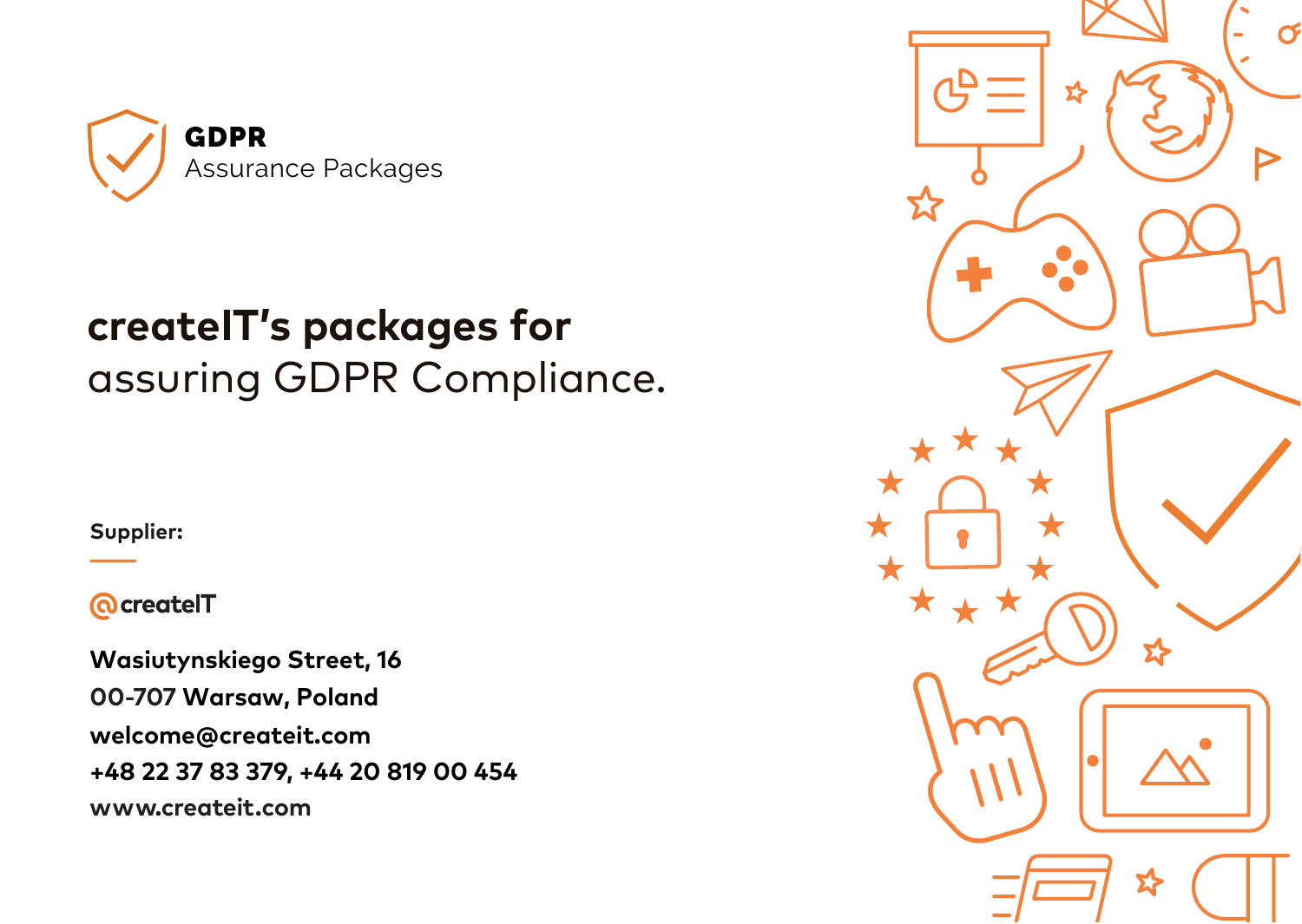



From 25th of May 2018, every website collecting data from all 28 European Union (EU) citizens must meet the strict new rules around protecting customer data, so called the GDPR requirements, under penalty of 20 mln EUR/4% of global company turnover fine.

**We help companies assure that their websites are GDPR compliant by implementing appropriate technical changes, no matter the framework.**

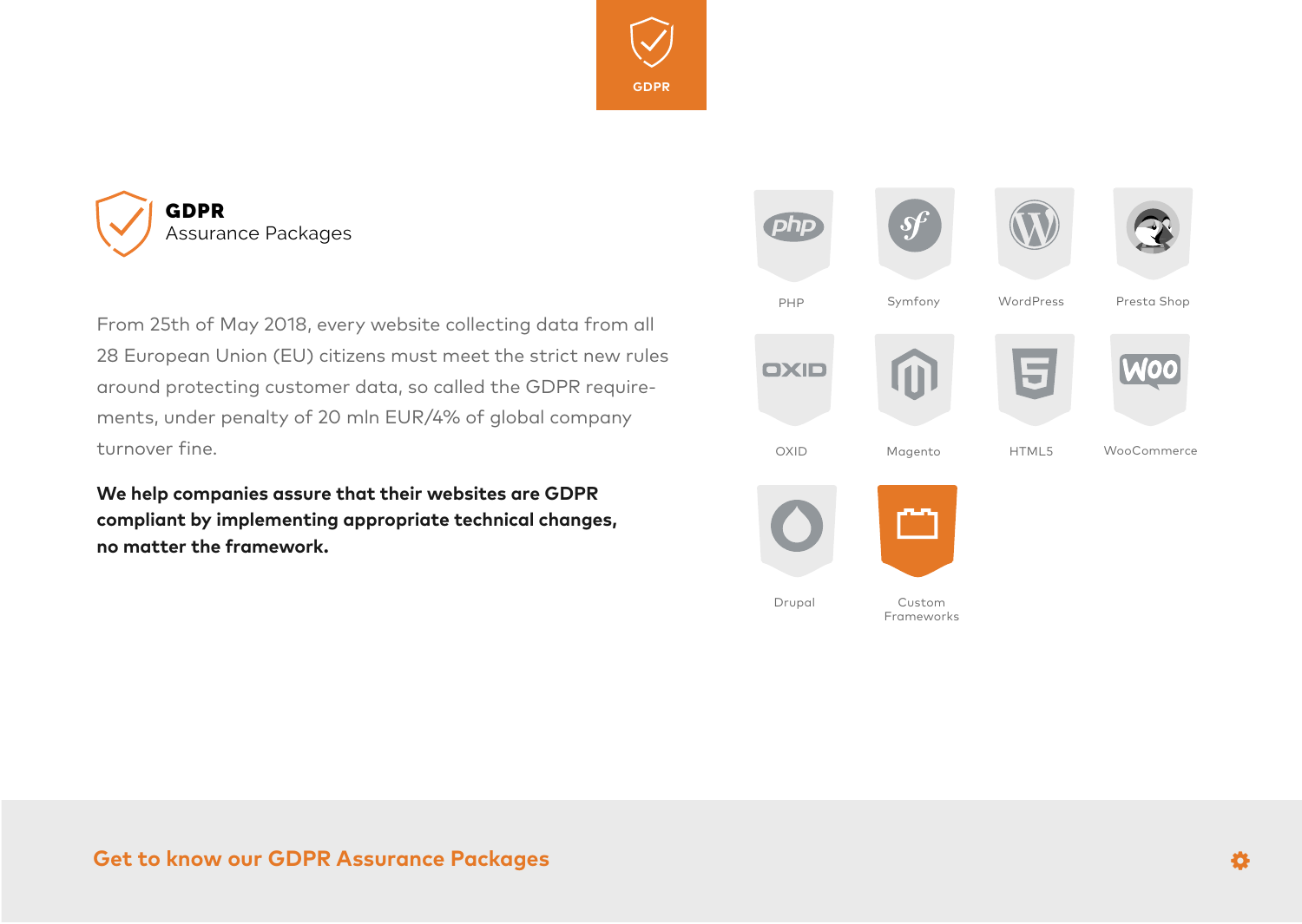

### **WordPress Basic Package**

### **We will**

- ... I prepare your website to be technically ready for GDPR requirements.
- ... dd required by law disclaimers next to each form on the website.

### **Pricing**



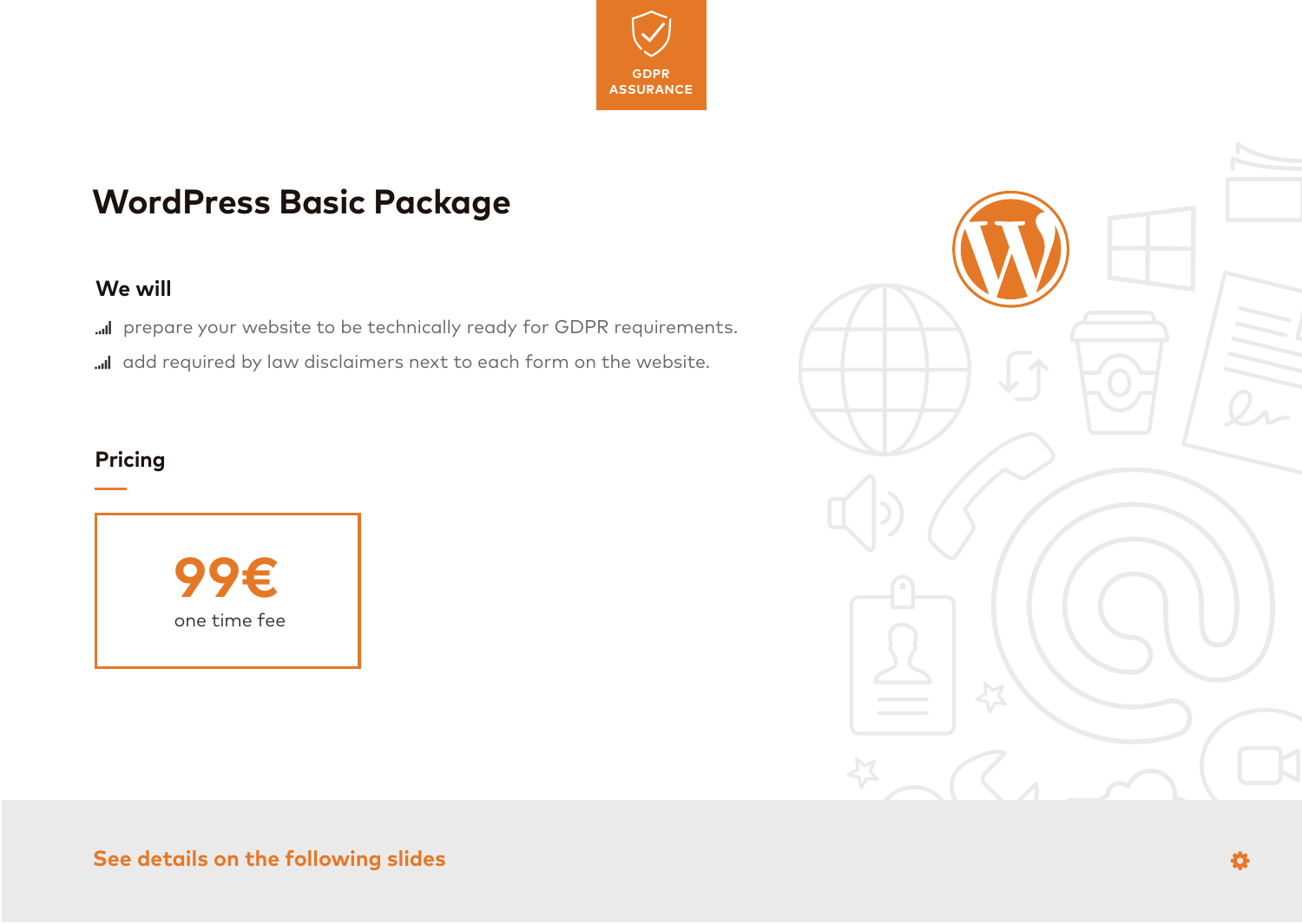

### **WordPress Basic Package**

Following mechanisms will be implemented on your website:

#### **RIGHT TO BE FORGOTTEN**

Easily accessible form for your users to request deletion of stored data.

#### **PSEUDONYMISATION**

Pseudonymize user data stored in database and make all users' information safe even in case of breach.

#### **SERVICES CONSENT**

Predefined integrations for most popular WordPress plugins like WooCommerce, Contact Form 7, Gravity Forms, Mailchimp, Events Manager.

#### **PRIVACY BY DESIGN**

Manage, encrypt and erase all users' data easily via WordPress admin panel.

### **TERMS & CONDITIONS PAGES**

Set up redirects for your Terms & Conditions and Privacy Policy pages until consent is given.

#### **PERSONAL DATA ACCESS**

Dedicated form for your users to access currently stored personal data.

#### **COOKIES CONSENT**

Create fully customizable box for Cookie Consent and block all cookies until cookie consent is given.

### **BREACH NOTIFICATION**

Send global email notifications to all your users about data breach, in case it happens.

### **DATA PORTABILITY**

All user data can be easily exported to json format or text files with an option to automatically send it via e-mail.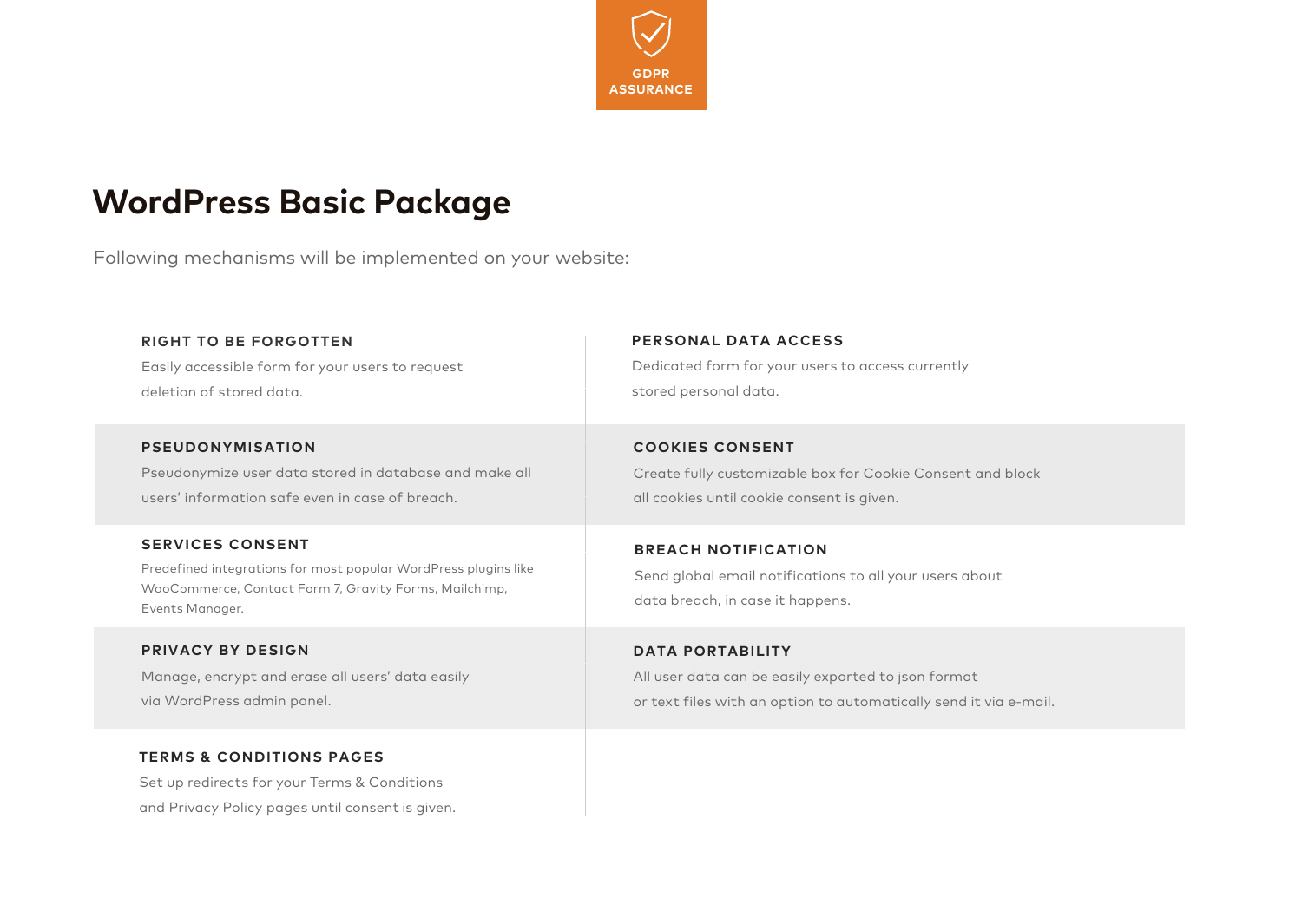

### **WordPress Basic Package**

Our solution will support following languages of the website user interface:

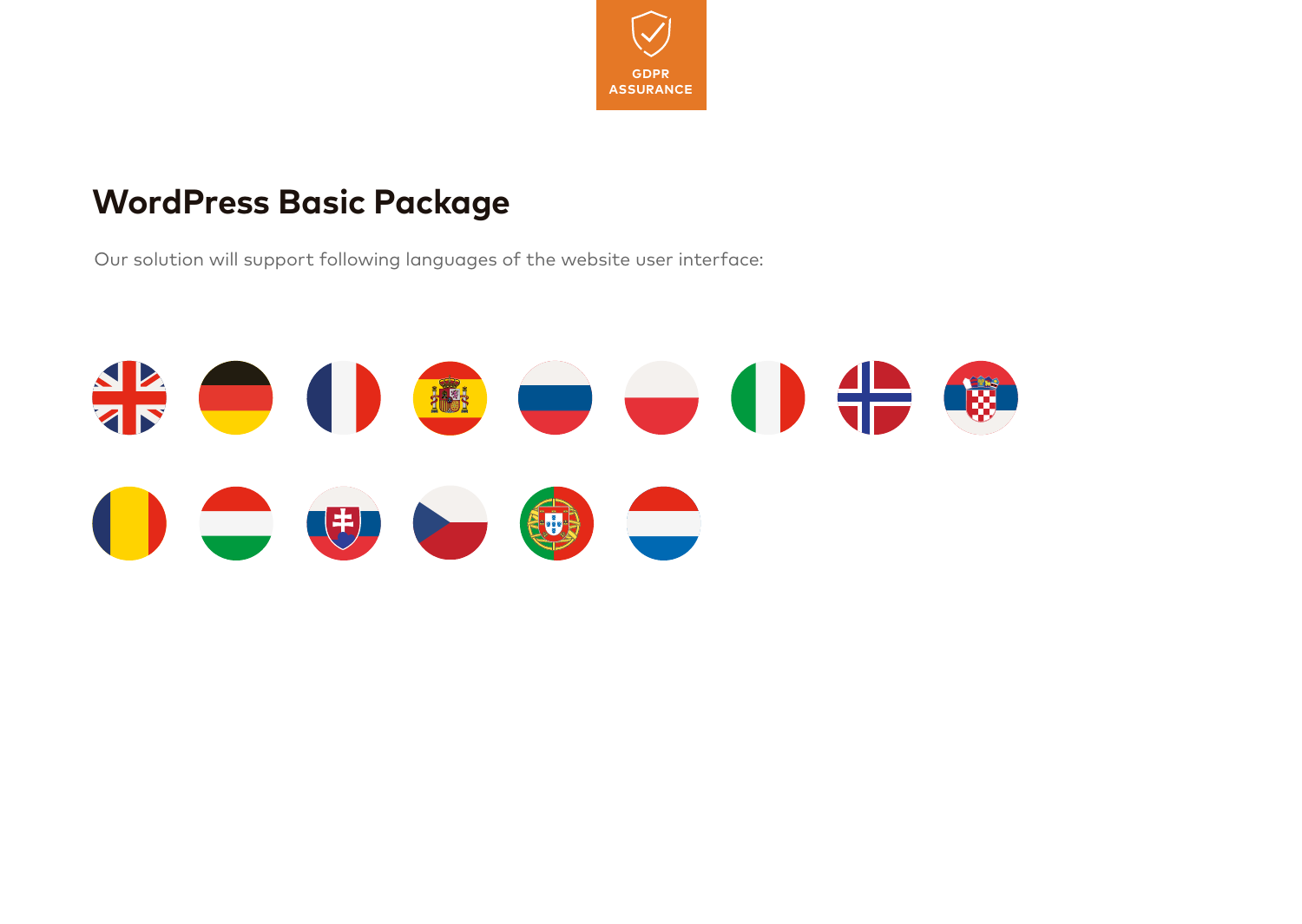

# **WordPress Full Package**

We will make your website GDPR ready both in terms of technical solutions and formal documents. This package contains everything that **WordPress Basic Package** does plus creation of formal documents.

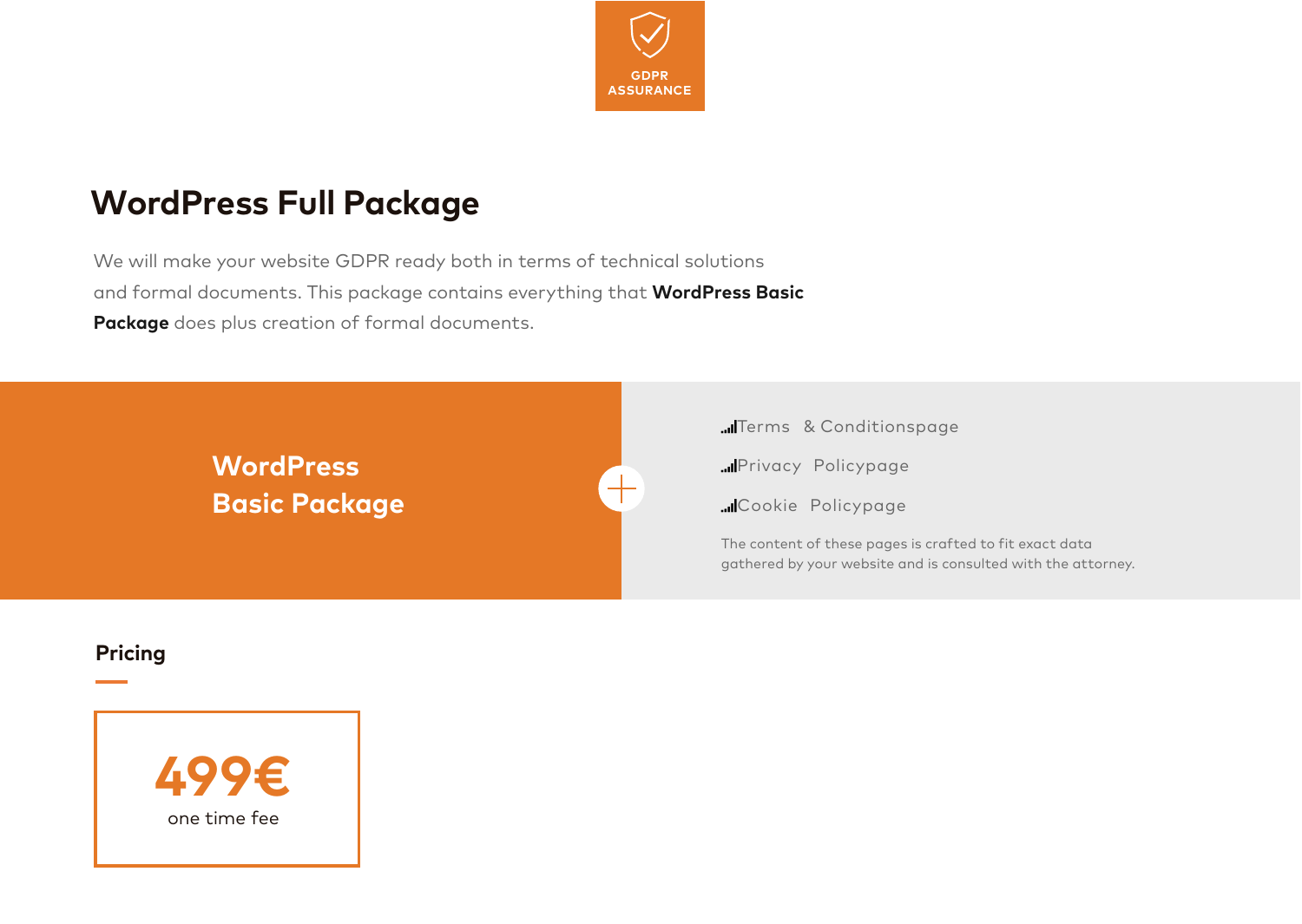

# **WordPress Sleep Well Package**

That package gives you peace of mind. We monitor your page on a daily basis, to see if no newcookies or new forms were created.

If any new cookie or form is detected, one of our specialists instantly updates required documents on your website, adapt consent boxes and assures all required disclaimers are in place.

### **Pricing**



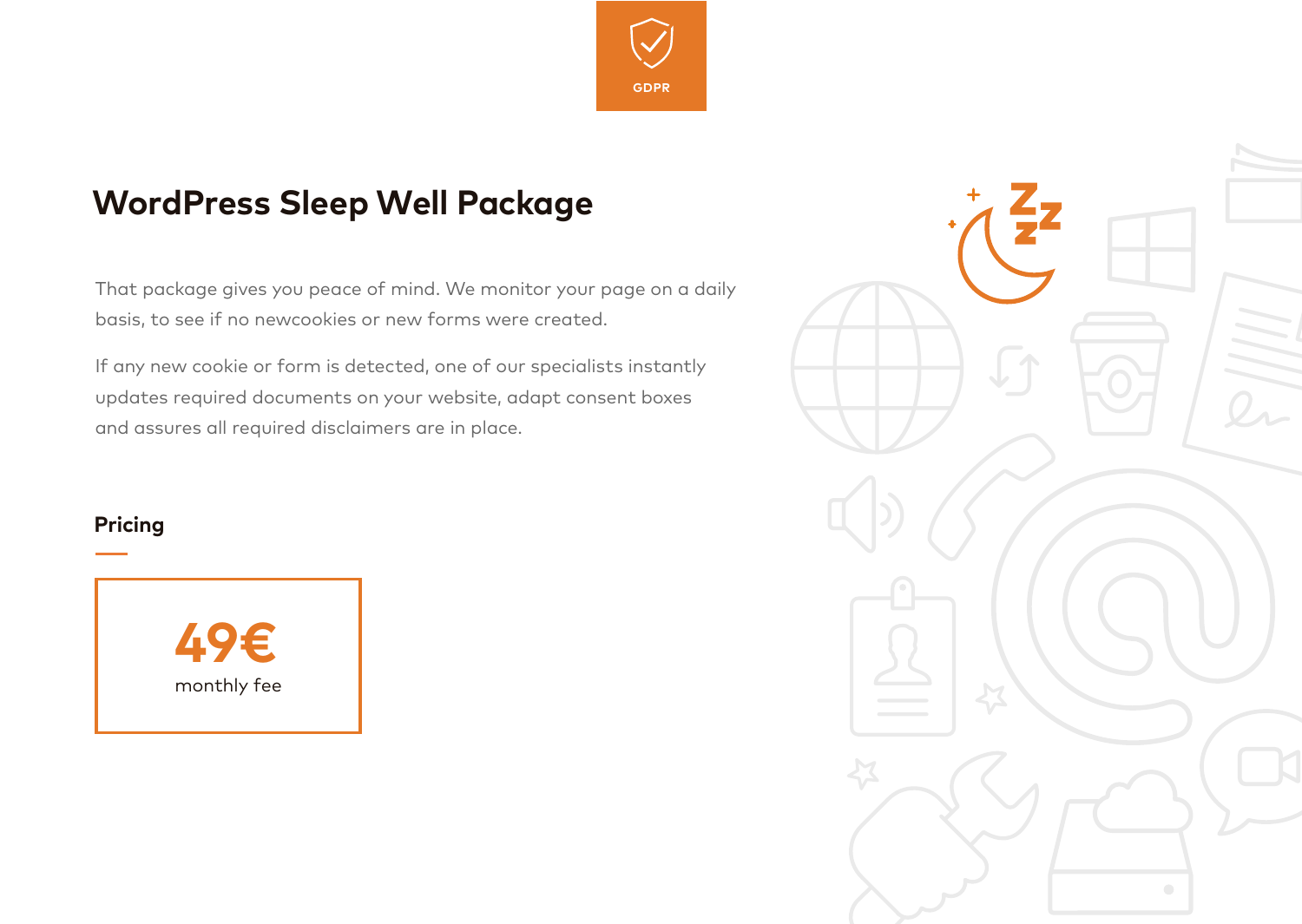

## **Non — WordPress Basic Package**

### **We will**

- **In** prepare your web site to be technically ready for GDPR requirements.
- al add required by law disclaimers next to each form on the website.



Please note that the final quote of the GDPR optimizations on **\*Non — WordPress** websites requires prior access to the website's backend and review of the website technology.

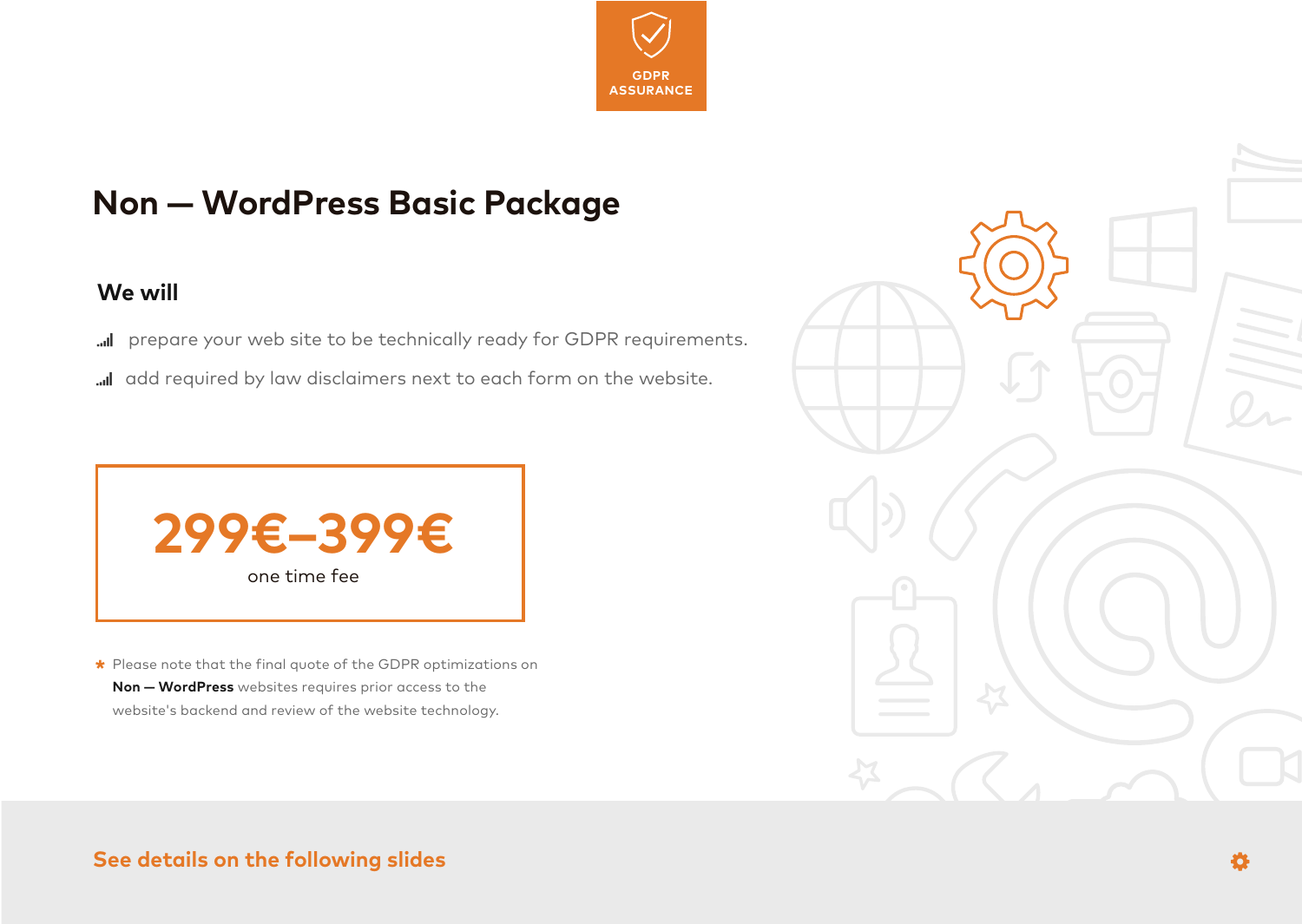

### **Non — WordPress Basic Package**

Following mechanisms will be implemented on your website:

#### **RIGHT TO BE FORGOTTEN**

Easily accessible form for your users to request deletion of stored data.

#### **PSEUDONYMISATION**

Pseudonymize user data stored in database and make all users' information safe even in case of breach.

#### **SERVICES CONSENT**

Predefined integrations for most popular WordPress plugins like WooCommerce, Contact Form 7, Gravity Forms, Mailchimp, Events Manager.

#### **PRIVACY BY DESIGN**

Manage, encrypt and erase all users' data easily via WordPress admin panel.

### **TERMS & CONDITIONS PAGES**

Set up redirects for your Terms & Conditions and Privacy Policy pages until consent is given.

#### **PERSONAL DATA ACCESS**

Dedicated form for your users to access currently stored personal data.

### **COOKIES CONSENT**

Create fully customizable box for Cookie Consent and block all cookies until cookie consent is given.

### **BREACH NOTIFICATION**

Send global email notifications to all your users about data breach, in case it happens.

### **DATA PORTABILITY**

All user data can be easily exported to json format or text files with an option to automatically send it via e-mail.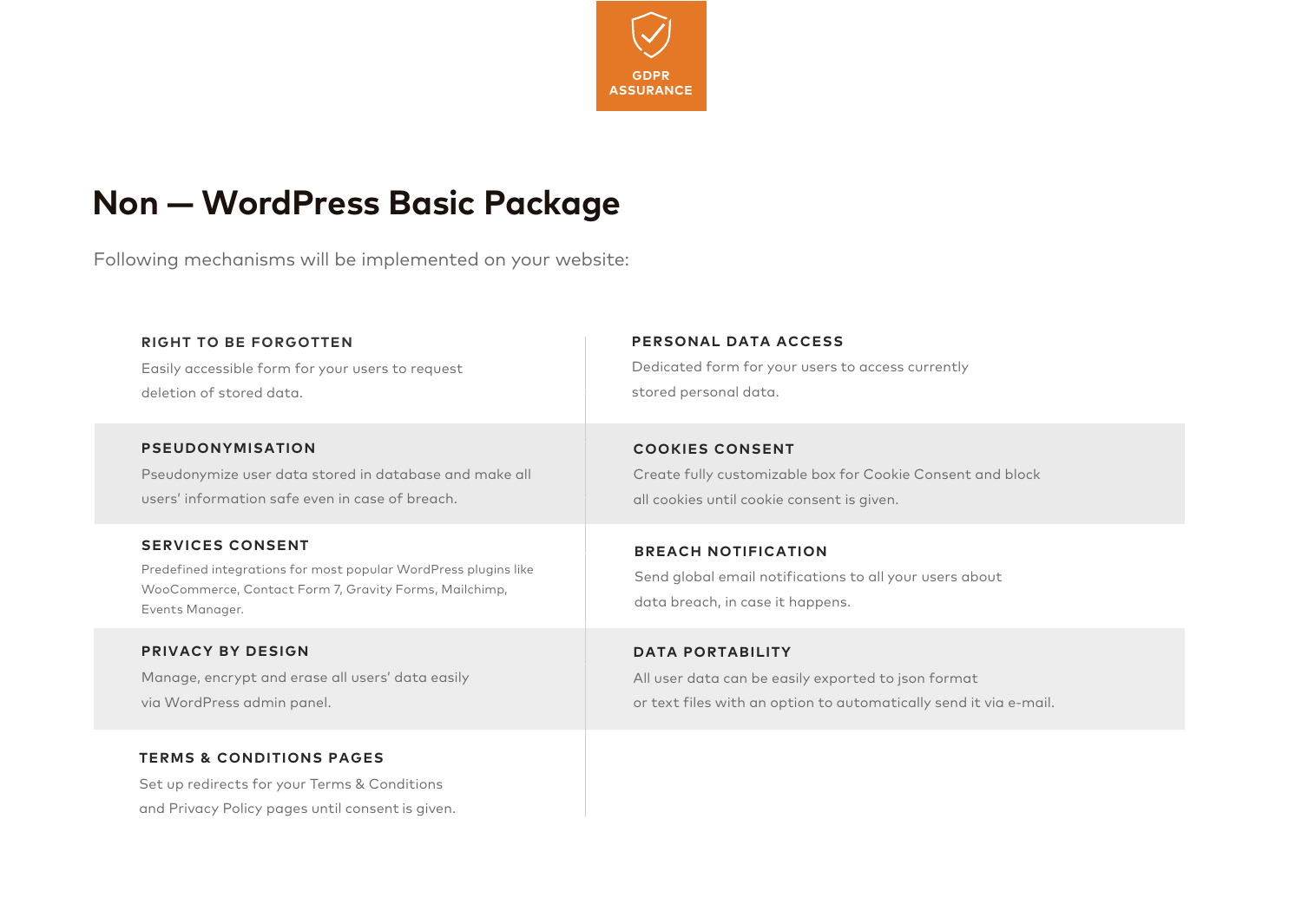

## **Non — WordPress Basic Package**

Our solution will support following languages of the website user interface:

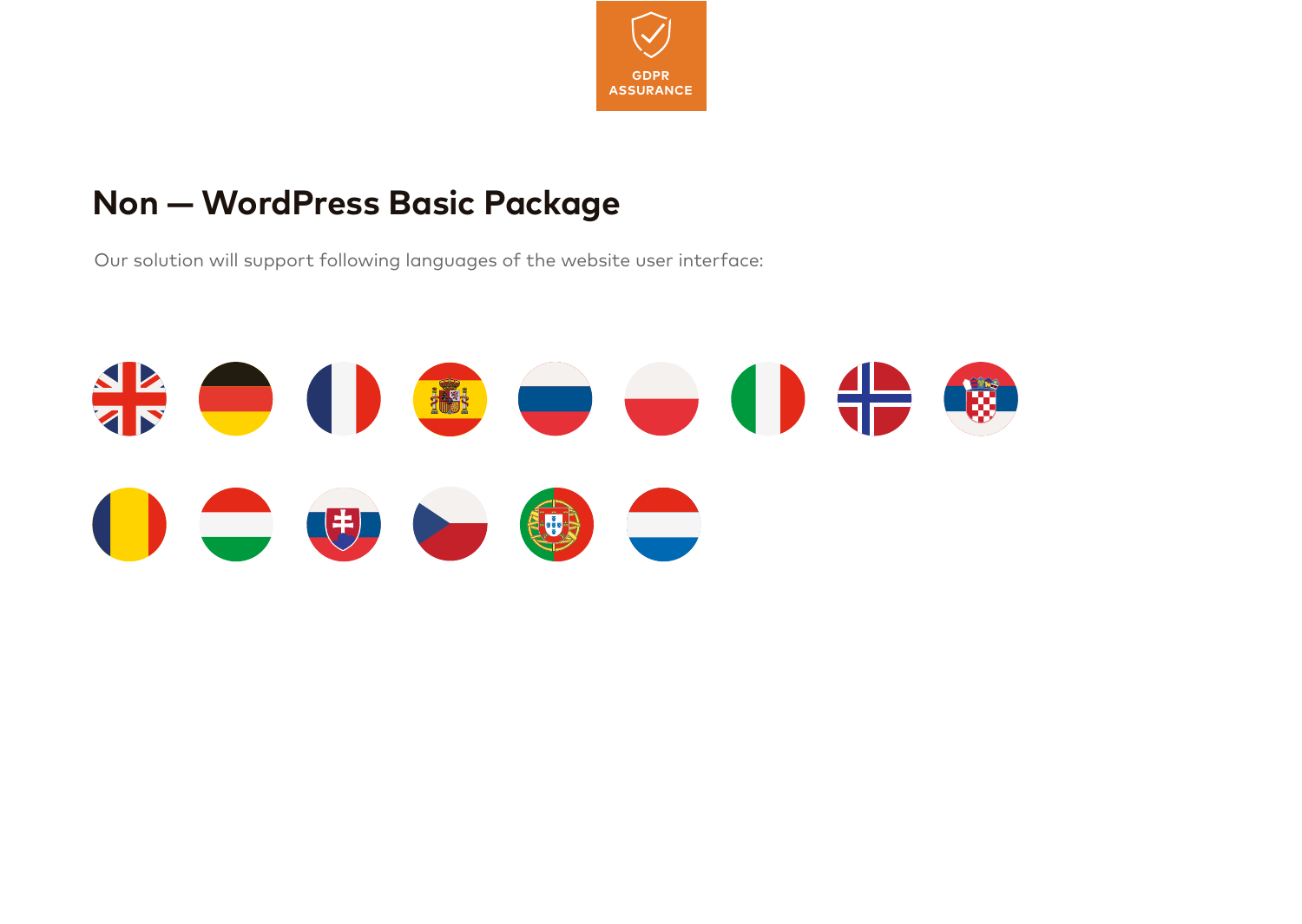

# **Non — WordPress Full Package**

We will make your website GDPR ready both in terms of technical solutions and formal documents. This package contains everything that **Non — WordPress Basic Package** does plus creation of formal documents.

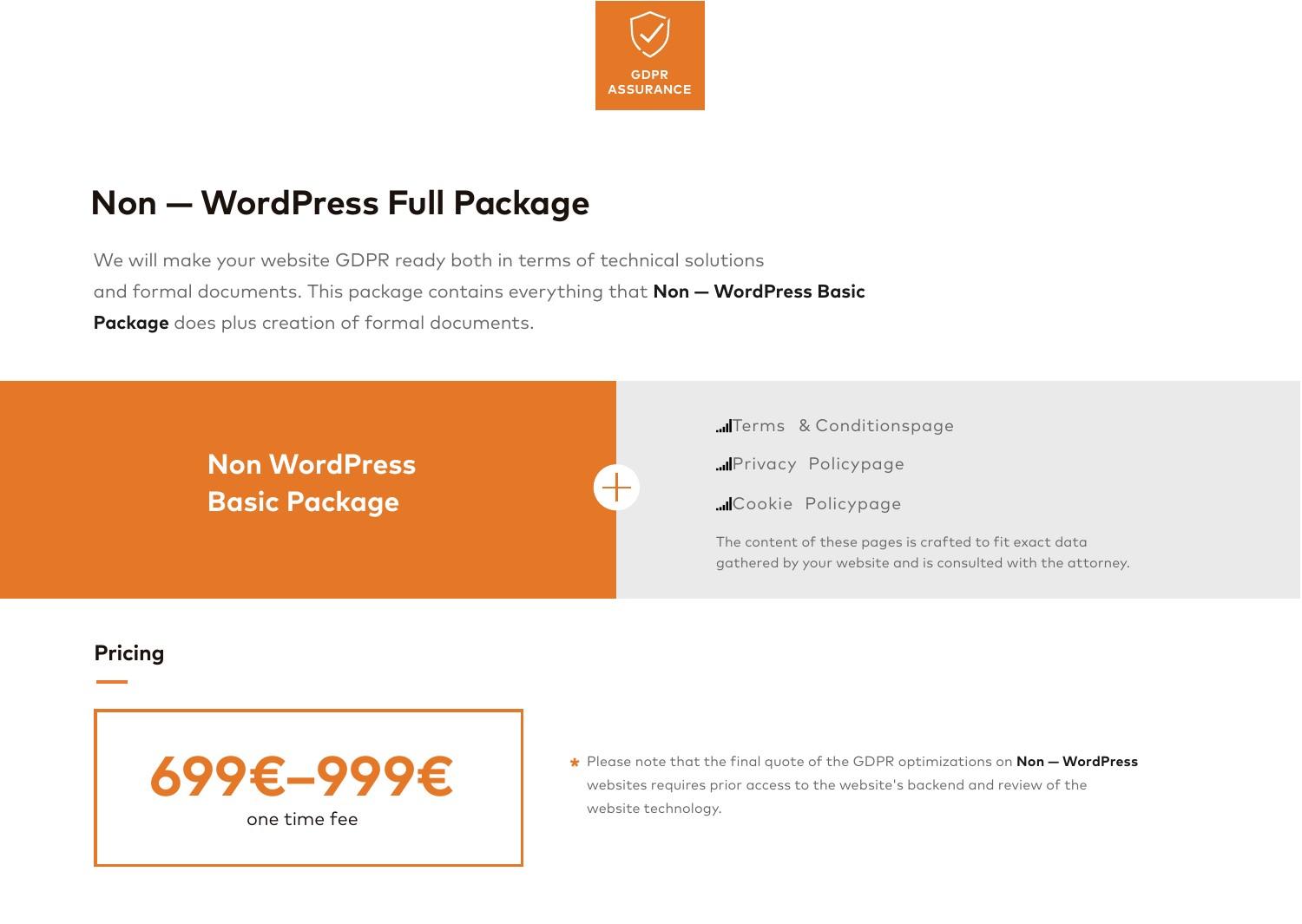

# **Non — WordPress Sleep Well Package**

That package gives you peace of mind. We monitor your page on a daily basis, to see if no newcookies or new forms were created.

If any new cookie or form is detected, one of our specialists instantly updates required documents on your website, adapt consent boxes and assures all required disclaimers are in place.

### **Pricing**



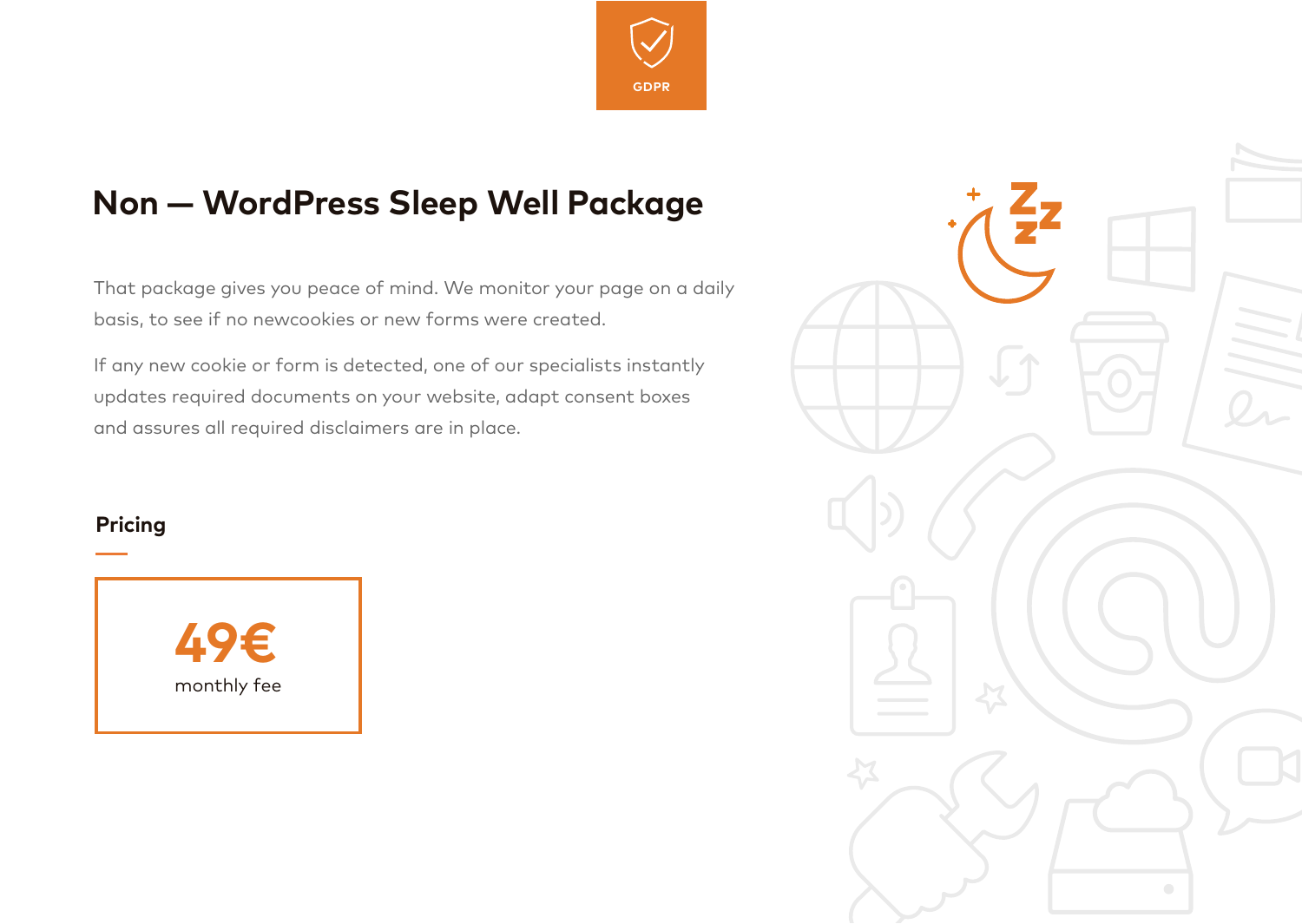

# *<u>AcreatelT</u>*

As a passionate group of professionals with a love for Web and mobile technologies, we have been successfully serving our clients for the past 15 years.

Our 100+ developer team creates cutting-edge complex B2B and B2C web systems and apps as well as delivers top-notch direct outsourcing services.

We work in multiple frameworks but we are experts in PHP (Symfony, OXID, WordPress), JavaScript (React, AngularJS), Flutter and Blockchain. We do enjoy working in the scalable cloud environment like AWS.

We deliver high integrity B2C & B2B web systems and apps in the most economical, durable and scalable manner.

Don't take our word on it. Trust our clients which include among others: ADP Swiss, ADP Poland, KönigStahl, BayBets Ltd., T-Systems Poland, Löwen Play, Frontline Solutions Ltd, Avas Flowers International, cgrd GmbH, PKO BP.